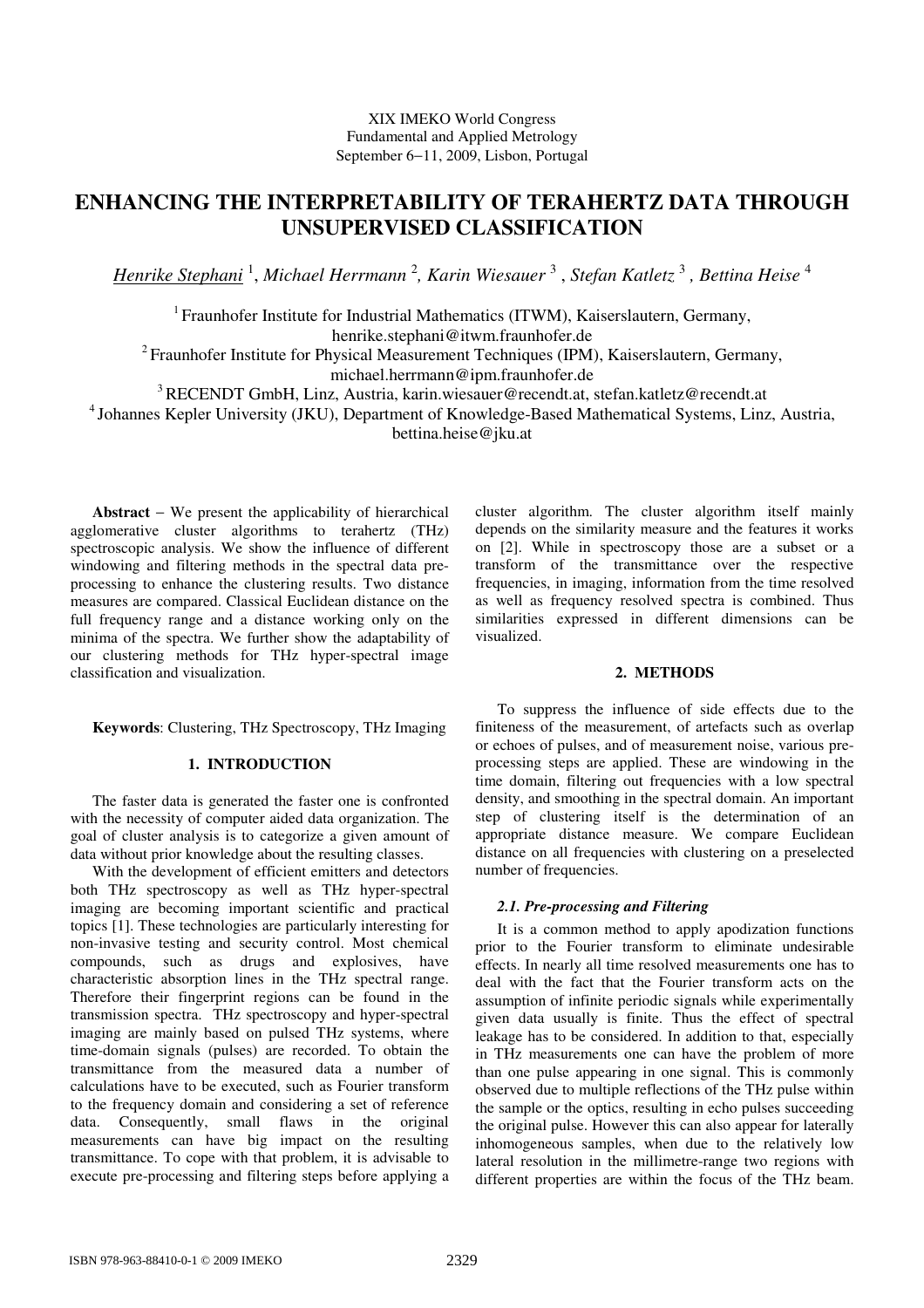Then, both regions contribute to the measured signal and if the THz pulse experiences different time-delays, doublepulse features are observed. The calculated spectra will then contain the overlapping frequencies of both pulses and not show characteristics of each one of them separately. The problem of identifying different pulses within one spectrum is non trivial as their amplitudes might have similar heights and they might be close together and therefore not only overlap in the frequency domain but already in the time domain. A first approach used here is to assume the maximal amplitude to be the one of interest, i.e. the sample pulse, and to neglect any other pulses. The latter is considered to be undesired information and therefore filtered away. For that a Nuttall window with a support chosen depending on the width of the reference pulse is used. To eliminate the effect of spectral leakage a broad Hamming window is used [3].

Before calculating the transmittance, the noise floor and the dynamic range given by the reference measurement are used to determine the relevant frequency range. Measurements outside the dynamic range are not considered, spectral densities below the noise floor are smoothed generously [4]. The transmittance in general is smoothed lightly to suppress measurement noise. Two filtering methods are compared, namely Wavelet shrinkage and a Savitzky-Golay filter. The latter is one of the most prominent filters in chemometrics. This is due to its easy and fast calculability as well as its capacity to preserve peaks [5].

The other approach is Wavelet shrinkage [6]. The main idea of Wavelet transformation is a loss free hierarchical decomposition of a signal on a basis of so called Wavelets which can be considered band pass filters with certain desirable properties. The main advantage compared to the Fourier transform is the possibility to express characteristics with respect to frequency as well as time. In that way it is possible to control the degree of influence certain frequencies have on the signal depending on the interval they occur in. Although the amount of information one gets is quite sophisticated the discrete Wavelet transform is computationally very efficient thanks to a down-sampling mechanism that is applied during the procedure [7].

#### *2.2. Clustering*

One of the main problems in organizing a big amount of spectra especially in hyper-spectral imaging is that while the information per pixel contains hundreds of channels the final visualization is reduced to a two or at most three dimensional image. An approach often used to give a first impression of the content is to show single features such as the time delay or the main amplitude of the THz pulse. Changing to the spectral domain the integral over the valid frequency range might be used as a feature or the integral over the relevant part of the frequency range. To do the latter the region of interest of the spectrum must be known beforehand, e.g. looking for lactose in a THz spectrum one would chose only the frequencies around 0.5 THz as the characteristic peak can be found in that region. A problem with that method arises if a number of unknown compounds are expected to appear. The integral over the whole relevant frequency range might be equal although the spectra are not. Furthermore if the characteristic regions of a spectrum are not known beforehand one cannot specify the region of interest. Therefore rather than taking only the absolute integral of each spectrum as a feature it is advisable to calculate distances between the spectra, thus validating them with respect to each other, and organizing the data according to that distance. This is achieved by using clustering algorithms.

Clustering is also known as unsupervised classification. Classification in general deals with assigning classes to a given set of data. In supervised classification the desired classes are known beforehand and a sufficiently characterizing set of samples from each class is given. In clustering, only the data is given and is being ordered with respect to a certain distance measure. The distance between samples in one class is to be minimized while the distance between clusters is to be maximized.

Clustering algorithms are divided in at least two groups: partitional and hierarchical algorithms. While in partitional clustering the data is distributed to classes on one level, in hierarchical approaches the clustering is carried out iteratively. Though hierarchical algorithms are slower than partitional ones they do not need initial parameters and thus work more adaptively. Furthermore they provide the user not only with the clusters but also with information about the distance between these clusters [8]. Therefore clustering the spectra is executed with a hierarchical method.

The procedure of classical agglomerative clustering operates in the following way: Starting with one sample per cluster in each iteration the closest clusters are united. Assuming a given distance between the samples the closeness of the cluster is defined by the link function. There is a generalized form of this function [9]. When merging the clusters  $C_j$  and  $C_k$  the distance of the resulting cluster  $C_{jk}$  to another cluster  $C_l$  will be:

$$
D(C_{jk}, C_{l}) = \alpha_{j} D(C_{j}, C_{l}) + \alpha_{k} D(C_{k}, C_{l}) + ...
$$
  
...  $\beta D(C_{j}, C_{k}) + \gamma | D(C_{j}, C_{l}) - D(C_{k}, C_{l}) |.$  (1)

The distance used in this paper is the complete link distance where the coefficients in (1) are set to  ${\alpha_{i}, \alpha_{i}, \beta, \gamma} = {1/2, 1/2, 0, 1/2}$ . Good results are achieved with this method when edges between clusters are unclear and need to be emphasized.

#### *2.3. The Distance Measure*

The result of clustering is mainly influenced by the chosen distance measure. Most commonly used in metric spaces is the Euclidean distance or another Minkowski distance measure. The main disadvantage of this approach is the so called "curse of dimensionality" [10]. Handling many dimensions, the accumulations of small differences over all frequencies can have the same effect as one big differing peak. The proposed alternative approach is useful in coping with this. THz spectra have comparatively broad bandwidth features. Given a smooth shape of the spectra, it is therefore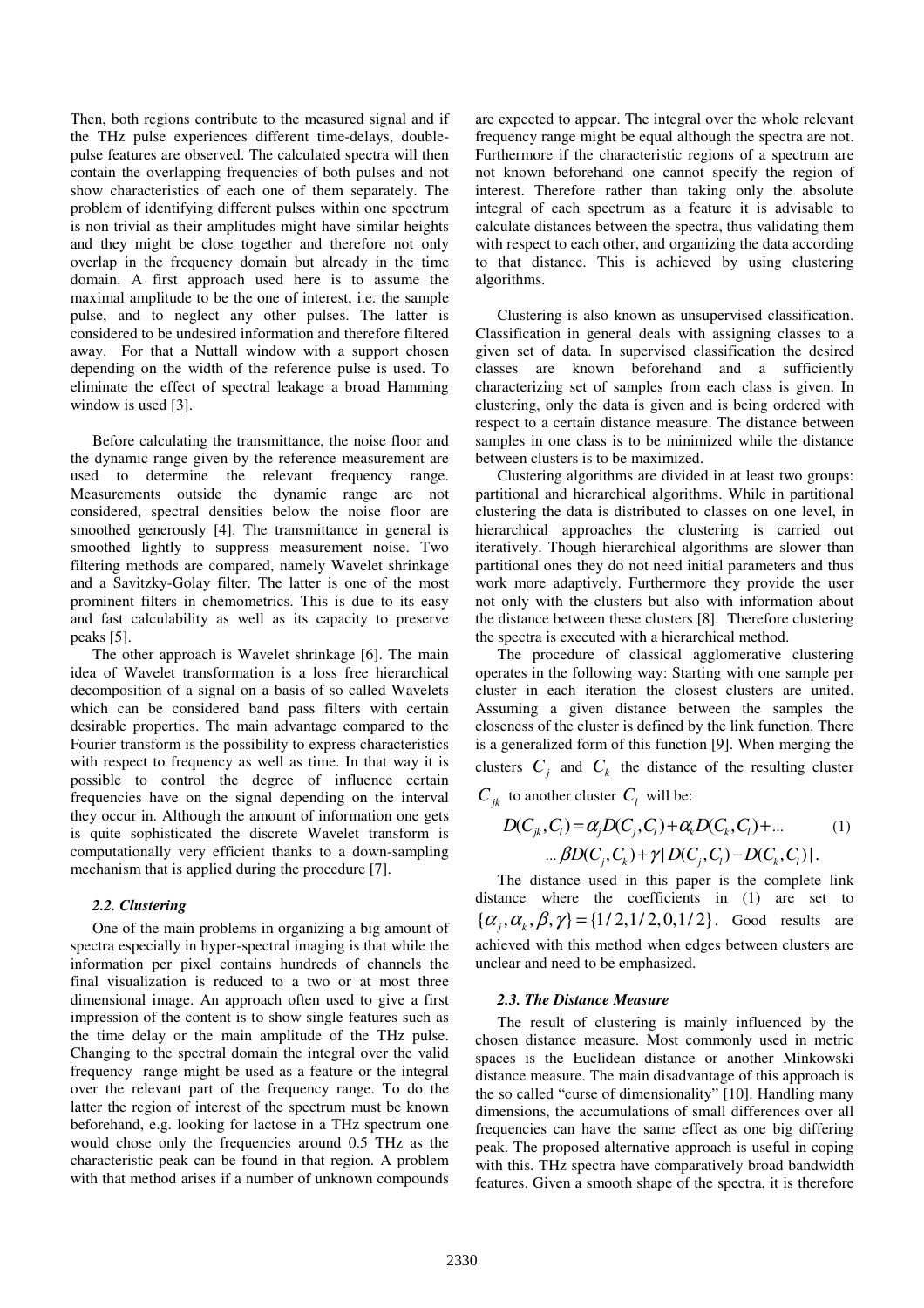possible to find the peaks of each spectrum. Those peaks represent the differences between the cluster. Minima are computationally characterized by being the point where the medium gradient of an interval switches from negative to positive. The choice of the size of the interval and the smoothness of the spectra is essential in finding the relevant peaks instead of noise. The distance measure is then defined as follows:

**Definition 1:** Let  $X_f = \{x_1, ..., x_r\}$  be the frequencies of the minima of sample  $S_X$  and  $Y_f = \{y_1, ..., y_k\}$  be the frequencies of the minima of sample  $S<sub>y</sub>$ . The distance between  $S_Y$  and  $S_X$  is then defined by:

D(S<sub>X</sub>, S<sub>Y</sub>) = 
$$
\sqrt{\sum_{f \in X_f \cup Y_f} (S_X[f] - S_Y[f])^2}
$$
.

As most THz spectra of solids have few but broad peaks, an immense feature space reduction is achieved and thereby the problems of high dimensionality are diminished. Furthermore the computational costs of calculating a distance matrix are shrunk considerably.



#### **3. APPLICATION**

Fig. 1. One signal with two pulses (shown in the upper left) is filtered in a way that only the main pulse remains. The effect on the spectra is shown below.

We apply clustering on two different kinds of test data: firstly on high resolution spectra of five chemical compounds, namely PABA (4-aminobenzoic acid), acetyl salicylic acid, salicylic acid, lactose, and tartaric acid, recording nine spectra of each compound. This is done to qualitatively evaluate the effect of the pre-processing steps as well as the outcome of the clustering. Evaluating clustering results is difficult due to the fact that in general one does not know which result is correct. Therefore, a method often used in cluster validation is to first try out clustering on a data set with known results and to then compare the outcome of the clustering with this known result. The aim in clustering the five chemical compounds is to be able to automatically distinguish the compounds from each other without prior knowledge about their form. In this application the transmittance is the basis for clustering. Our second set of test data consists of hyper-spectral images of a plastic toy figure and an envelope containing highly absorbing parts as well as chemicals.

#### *3.1. Spectra of Chemical Compounds*

Prior to clustering, pre-processing is done in the above mentioned way. In Fig. 1 (bottom) the transmittance of the original and windowed time signals of lactose is shown. The windowing mainly serves to confine the time window so that any echoes or double-pulses are removed. In each spectrum the maximal peak is determined and depending on the resolution the windows are applied. The windowed spectra have clearer peaks and contain less noise - with respect to similarity - than the un-windowed ones.



Fig. 2. Reference spectrum, spectrum of lactose and noise. The cyan colored line is the noise floor. The cut off frequency is set to where the spectral information stays within the noise-floor.

To calculate the transmittance from the spectra, the reference pulse, sample pulse, and noise floor are taken into consideration. In Fig. 2 this is presented. Using the dynamic range of the reference, regions with useful information can be found. As the level where a measurement approaches the noise floor differs for each sample, the respective regions are smoothed generously rather than cut off.

To further enhance the finding of relevant minima and maxima, it is advisable to apply smoothing filters.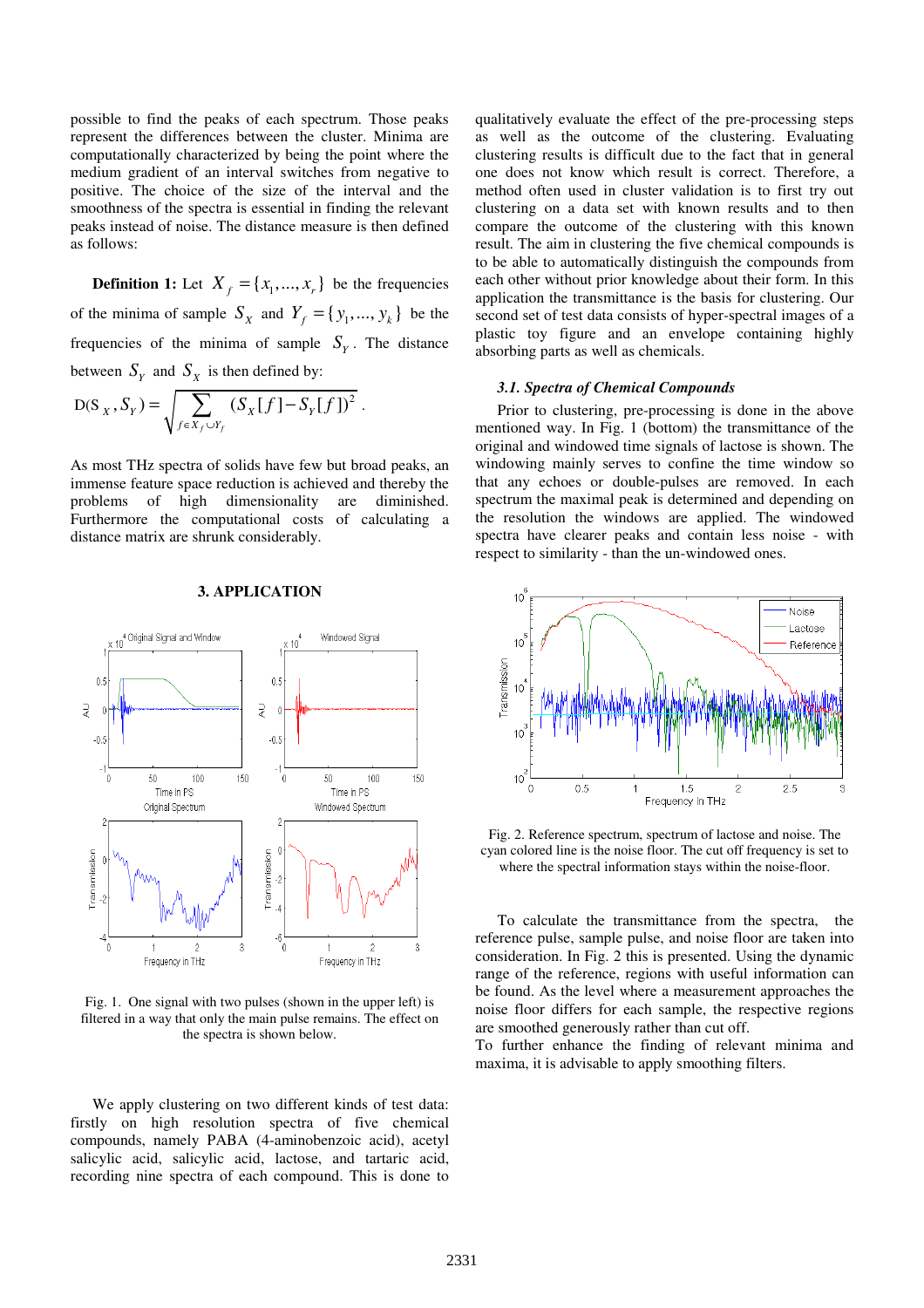An example of the result can be seen in Fig. 3, where a Savitzky-Golay filter has been used.



Fig. 3. Lactose spectrum filtered and unfiltered.

The Savitzky-Golay filter produces similar results as the Wavelet shrinkage. The peak preservation is slightly better in Wavelet shrinkage while in finding minima and maxima both perform similar. For our further calculations we choose the Savitzky-Golay filter, because it is computationally faster.



Fig. 4. Logarithmic transmittance of five chemical compounds after pre-processing and windowing

In Fig. 4 example spectra of the five compounds after pre-processing can be seen. These spectra are the basis for the clustering. They show the typical form of THz spectra of solids with only few but broad peaks.

As proposed before, classical agglomerative clustering is performed. The evaluation is done by considering misclassifications and quality of clusters in terms of interand intra-cluster distance. Clustering the raw transmittance spectra results in more than 30% misclassification depending on the clustering level.



Fig. 5. Tree graph showing (parts of) the clustering result. The higher the uniting point of two clusters the bigger the distance between them. The distance between salicylic acid (samples 19-24) and acetyl salicylic acid (samples 1- 6) is bigger in the top level picture, while the misclassification of sample 14 is suppressed at the bottom level and the clusters are clearer.

The classification of the pre-processed and filtered spectra leads to a good result; the outcome of classifying all five components in different groups is achieved with less than 5% misclassification. In Fig. 5 on the top level the clustering result of the whole valid frequency range is shown while the bottom level of Fig. 5 shows the clustering result of the distance measure proposed by Definition 1. The latter produces higher inter-cluster distances, as visualized by the length of the edges but also classifies ASS and Salicylic acid close together, making it hard to distinguish these compounds. In terms of computational time, depending on the respective spectrum the number of minima varied between two and five. Therefore for each two spectra a maximum of ten frequencies is taken to calculate the distance. In comparison to that, for the usual distance calculation about 300 frequencies per spectrum are used.

#### *3.2. Imaging Data*

Two THz images are used here. The first is a plastic toy figure. The goal of a visualization should be to show the varying thickness of the figure. The second one is a measurement of an envelope containing chemicals as well as highly absorbing material. The different components should be made visible. In both cases the proposed pre-processing steps are applied and improve the visualization considerably. The above mentioned distance measure fails to reduce the dimensionality of the spectra as the majority of the spectra does not have characteristically absorbing peaks.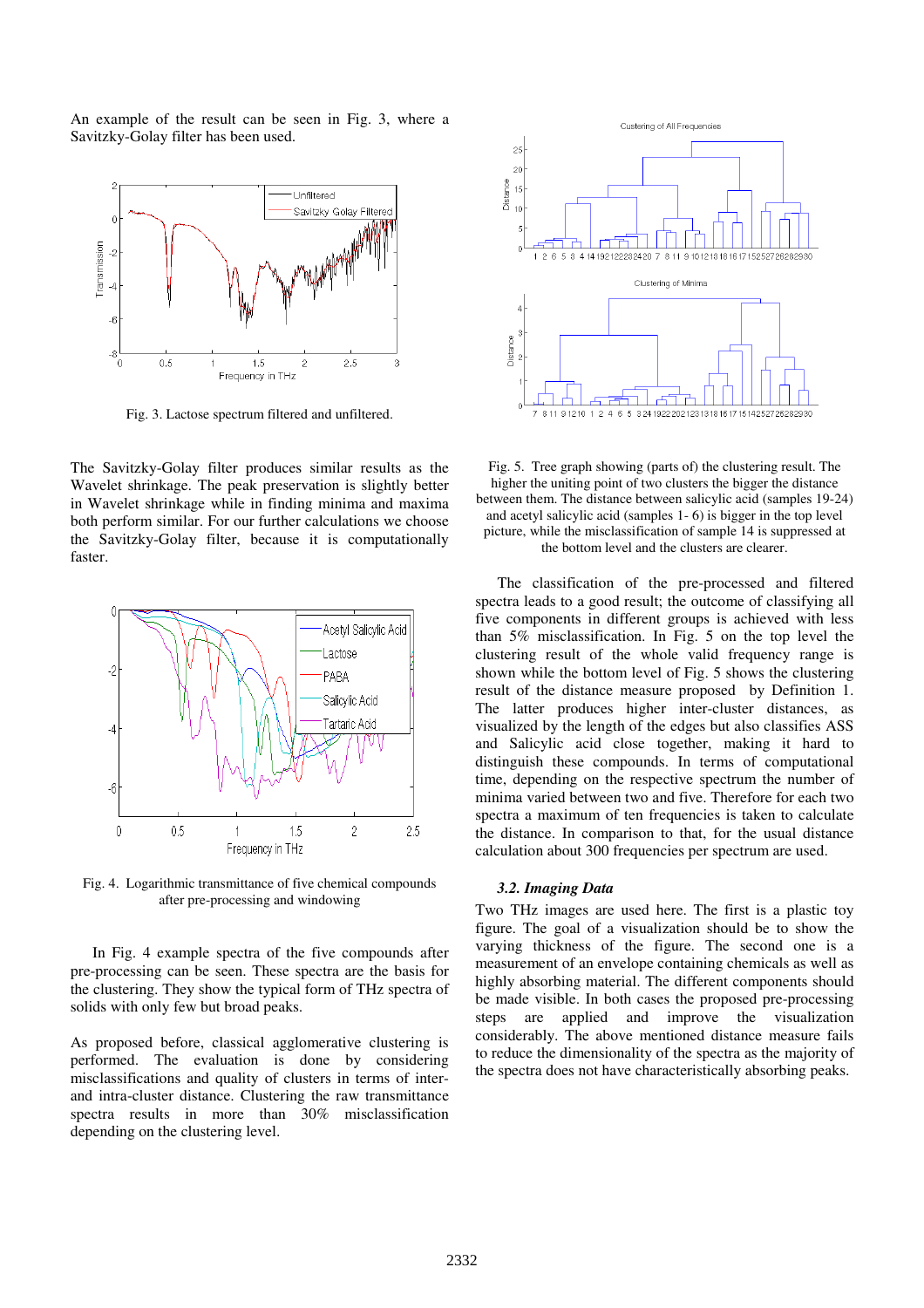

Fig. 6. The left hand side shows the plot of the maximal amplitude in the time domain. The right hand side shows a clustering (of level three) of the pre-processed spectra. In addition to the contour of the figure, the different thicknesses can be seen.

In Fig. 6 a 100x50 pixel measurement of he plastic toy figure is shown. The left hand side shows the main amplitude of the measured signals. The figure can be distinguished from the background by thresholding but the differences within the figure can not be determined by this simple approach. The right hand side of Fig. 6 shows a clustering of the transmittance spectra. The clustering is carried out over the whole valid frequency range. The visualization shows the result at level three, i.e. the first three branches of the tree graph are used. In comparison to the mere amplitude image a finer segmentation in foreground and background as well as in thin and thick parts of the material can be seen.



Fig. 7. Visualization of the height of the maximum amplitude of each pulse.

Fig. 7 shows a 38x76 pixel measurement of an envelope with different materials inside. In Fig. 8 a first clustering with the main amplitude height and position as features can be seen. It is used to determine regions of interest and reduce the computational cost of transforming all the pixels to the frequency domain. Only using the time domain features for clustering is limited in quality as can be seen in Fig. 8 at the bottom by the bright red, bright blue, and green clusters which appear within objects as well as at borders of different objects.



Fig. 8. Segmentation of the envelope by clustering with the amplitude height and position as features. The top shows a clustering at level two, the bottom one of the foreground at level five.

 Therefore, the named clusters as well as the yellow cluster are transformed to the frequency domain and clustered there. The result can be seen in Fig. 9. The top shows the visualization of the image and the bottom the respective spectra belonging to these clusters. The dark red part of the image contains the chemicals; this is clearly detected by the clustering. The corresponding spectra are presented in black at the bottom.



Fig. 9. The cyan and dark blue pixels are clusters found by the previous time-domain-clustering (i.e. here they are not used). The grouping found by the spectral clustering at level three is presented. The bottom shows the transmittance spectra of these three groups. The dark red pixel correspond to the black spectra.